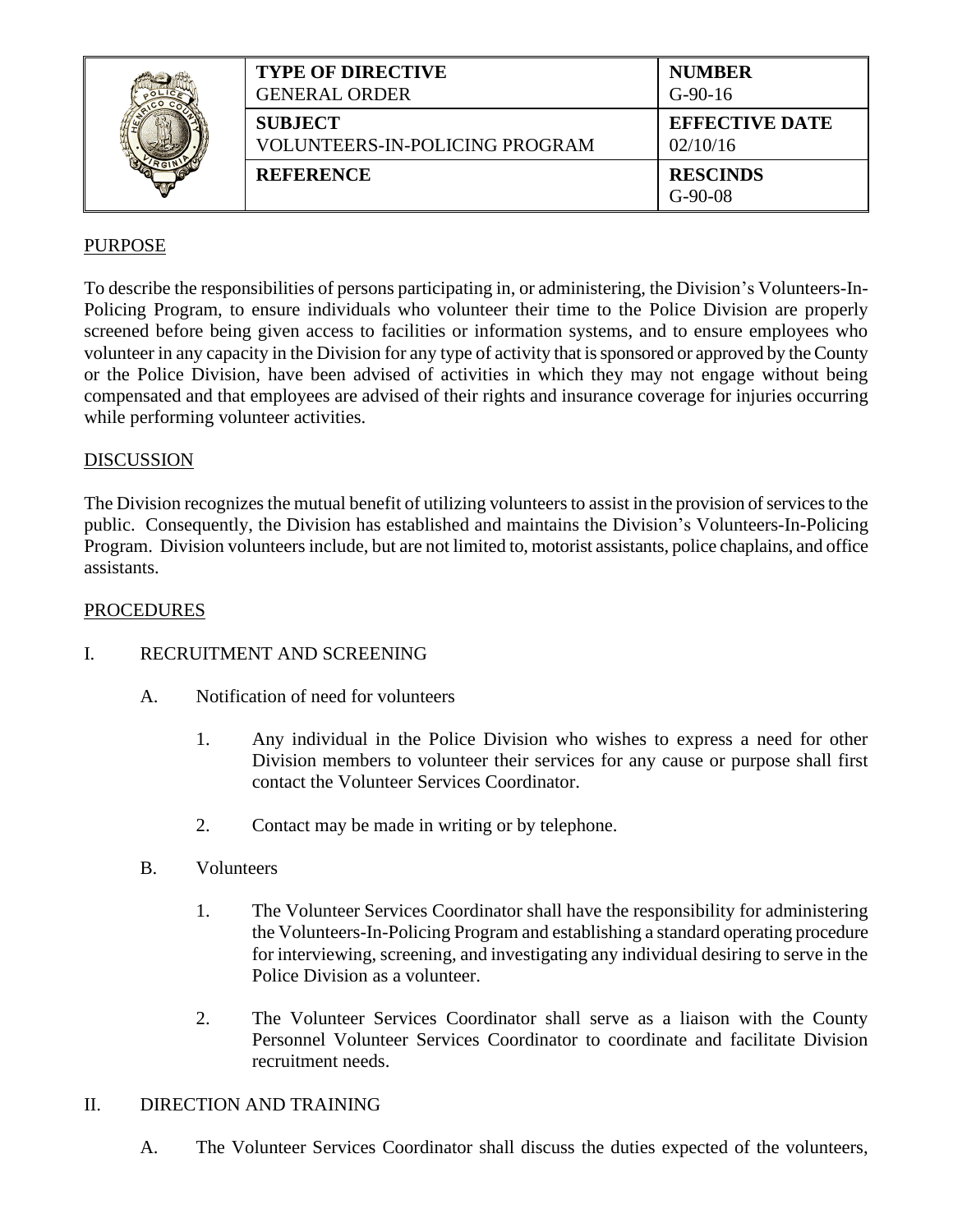### VOLUNTEERS-IN-POLICING PROGRAM G-90-16

establish written guidelines concerning the manner and scope of these duties, as well as the limitations of their authority.

- B. Written guidelines concerning the duties of volunteers may be as brief as an inter-office memorandum or as extensive as a manual and shall be maintained at the section/unit level.
- C. Volunteers shall not be assigned to duties requiring sworn officer status, and if uniformed, shall wear uniforms clearly distinguishable from those of Division sworn officers.
- D. Volunteers shall receive training at the section/unit level in those duties identified by the written guidelines for their position.

## III. REVIEW AND APPROVAL OF VOLUNTEER SERVICES TO BE PERFORMED BY POLICE DIVISION EMPLOYEES

- A. The Commander, Personnel shall ensure that duties performed will not result in duties similar to those for which the individual is employed.
- B. Personnel will complete necessary questionnaires and information sheets to make a determination as to whether or not the duties will result in compensation being required, for any specific class of employees, under the Fair Labor Standards Act.
- C. Upon making this review, the Commander, Personnel will advise the individual needing the volunteers, of any class which is deemed to be unable to volunteer or of any specific duties that may result in compensation being required if performed by a certain class of employees.
- D. The Commander, Personnel may authorize volunteer duties for one time needs or for long time needs, depending on the activity in which the employee will be participating.

# IV. REVIEW AND APPROVAL OF VOLUNTEER SERVICES TO BE PERFORMED BY INDIVIDUALS WHO ARE NOT POLICE DIVISION EMPLOYEES.

- A. Any request for volunteers who are not Police Division employees shall be made in writing to the Volunteer Services Coordinator.
- B. All requests shall include:
	- 1. A job description of duties that will be performed;
	- 2. Duty hours for which the volunteer is needed; and
	- 3. Specific skills required to perform the duties.
- C. The Commander, Personnel will ensure that an appropriate background investigation is completed on individuals selected to fill volunteer positions and that all appropriate Division and County policies, as well as Unit procedures, have been met.
- V. REPORTING